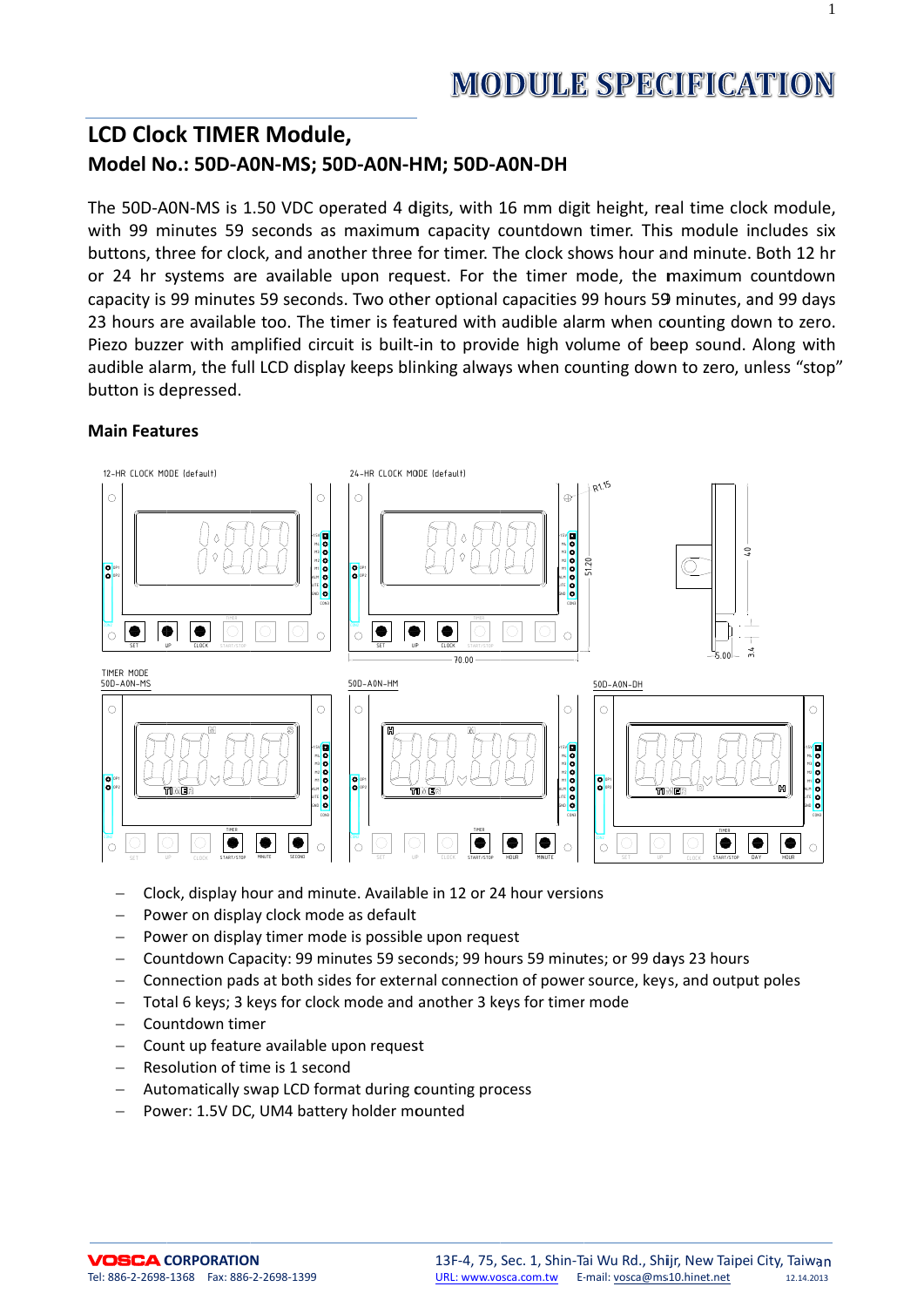- $\Leftrightarrow$  Physical Size:
	- PCB Size: 70 x 51.2 mm Plastic Frame: 58 x 40 mm Thickness: 7 mm (battery holder not included)
- $\Leftrightarrow$  LCD Display
	- Screen Size: 49.3 x 22.3 mm
	- Number of Digit: 4 digits
	- Digit Height: about 16.00 mm  $\mathcal{L}^{\text{max}}$
- $\Diamond$  Alarm Method: 4 Hz piezo buzzer beeping for 1 minute at timer mode
- $\Diamond$  Button: tact s/w, 5 mm height; externally connection is possible
- $\Diamond$  Power Source: +1.5VDC, use one piece of UM4(AAA), battery holder mounted; externally input is possible
- $\Leftrightarrow$  Technical Data:
	- Operating Voltage:  $+1.20$   $\sim$  + 1.70 volts
	- Typical Current Drain: 3µA in normal condition; 400 µA at alarm mode
	- Operation Temperature: -10 ~ +50 °C
	- Storage Temperature: -20 ~ +60 °C

## **Applications and External Connections:**

- $\Leftrightarrow$  External Power Input: "+1.5V" and "GND" at CON3
- $\Diamond$  Output Pole:

ALARM - 4Hz piezo for 1 minute when time up

LITE - Deliver Level 1.5V DC during timer activated

- $\Leftrightarrow$  Keys:
	- 1. Set M1 at CON3 connect to OP1 at CON2
	- 2. Up M2 connect to OP1
	- 3. Clock M1 connect to OP2
	- 4. Start/Stop (timer) M2 connect to OP2
	- 5. Min/Hr/Day M3 connect to OP1
	- 6. Sec/Min/Hr M4 connect to OP1

## **Keys Operation**

- A. The Keys
	- a. Clock Press to enter clock mode from timer mode
	- b. Set Press to enter each setting mode of real time
	- c. Up-Press to adjust hour or minute
	- d. Timer Start/Stop Press to enter timer mode from clock mode. At timer mode press to start count down or count up. Further press to stop timer.
	- e. Day/Hr/Min Press to adjust day/hour/minute
	- f. Hr/Min/Sec Press to adjust hour/minute/second

## **B.** How to Set Real Time

Full screen is displayed for 3 seconds when power on, then return to show clock mode 12:00 or 0:00. Press "SET" key to enter setting mode of hour. The "HOUR" on screen will be blanking. Use "UP" key to adjust hour. Press "SET" key again to enter setting mode of minute. The "MINUTE" will be blanking. Use "UP" key to adjust minute. Press "SET" key again to return to normal clock display.

## C. How to Set Countdown Timer

At clock mode, press "TIMER" ("d") key to enter timer mode. Use "e" and "f" keys to adjust the time period you are going to set countdown. Press "d" key to start countdown. Press "d" key again to stop timer.